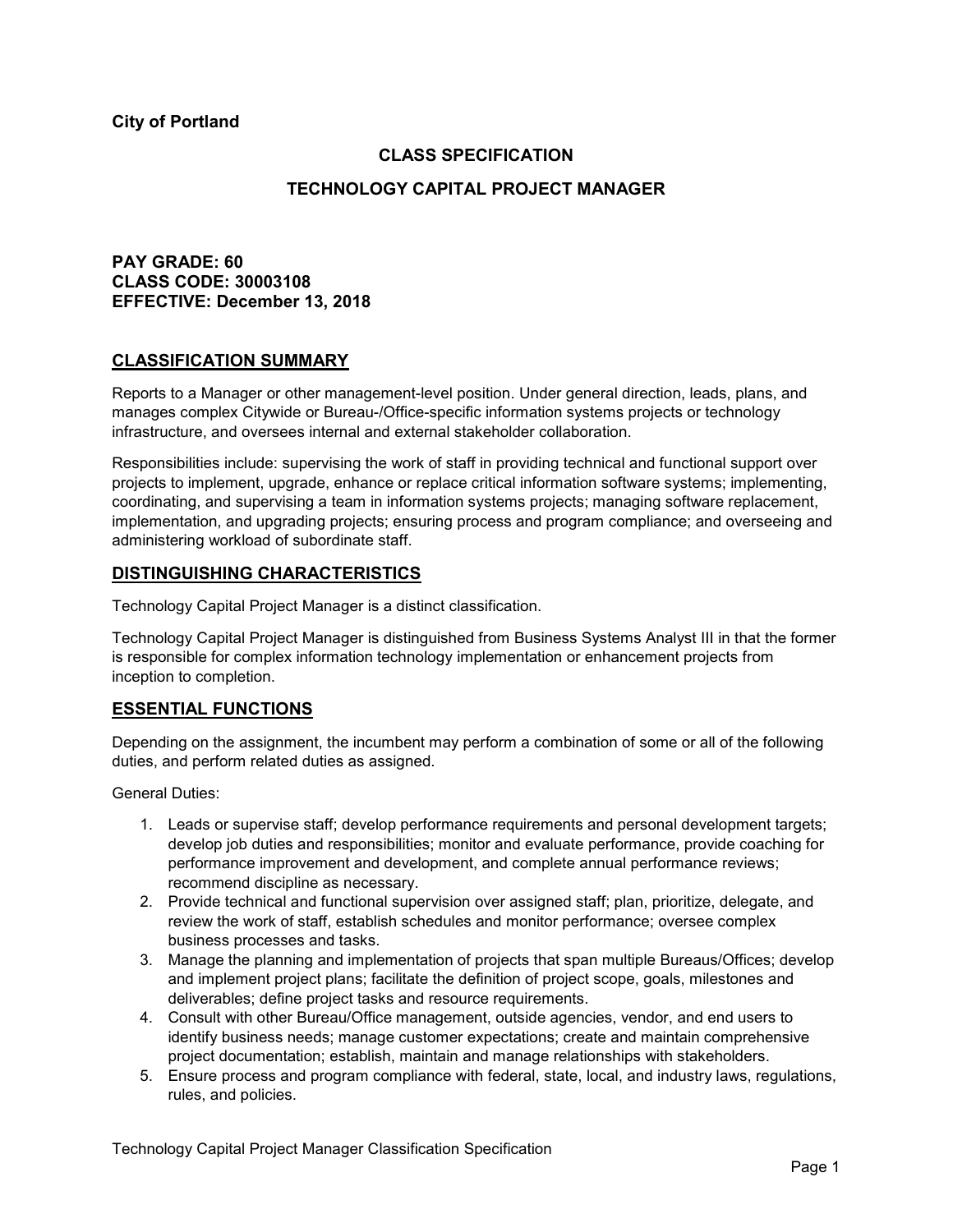- 6. Provide leadership to attract, develop, and retain diverse, highly competent, service-oriented staff that support the City's and Bureau/Office's mission, objectives, and service expectations; create and promote an equitable workplace that demonstrates an environment respectful of living and working in a multicultural society; ensure that employees are provided with guidance and opportunity to correct deficiencies, and appropriate discipline procedures are implemented.
- 7. Ensure that critical unit functions are completed, and tasks and duties assigned to staff are achieved within schedule and budget, or progressing as scheduled.
- 8. Prepare and monitor the capital and operating budgets of assigned unit; oversee the process for solicitation and payment of vendors; coordinate internal and external acquisition approvals; administer various contracts and agreements.

# **SUPERVISION RECEIVED AND EXERCISED**

The work of this classification is performed under general direction by a Manager, or other managementlevel position

May directly supervise subordinates. May indirectly supervise staff assigned to subordinate supervisors.

## **KNOWLEDGE/SKILLS/ABILITIES REQUIRED**

- 1. Knowledge of and the ability to apply principles of supervision, training, and performance evaluation.
- 2. Advanced knowledge of methods and techniques used in the installation, troubleshooting, upgrading, and problem resolution of software and other information systems.
- 3. Thorough knowledge of relevant statutes, regulations, and ordinances, and the ability to analyze, interpret, explain, and apply them.
- 4. Thorough knowledge of principles, practices, and techniques of systems analysis, information technology and communications systems management, including application design, hardware and software applications, and equipment.
- 5. Knowledge of and ability to apply principles, tools, and techniques for information technology project planning and management.
- 6. Knowledge of principles and standards of employee supervision, including training, scheduling, and performance evaluation.
- 7. Knowledge of fundamentals and methods of planning, organizing, and allocating work to subordinate staff.
- 8. Knowledge of principles and practices of business communication and program administration.
- 9. Ability to design, test, implement, manage, and support complex technology solutions.
- 10. Ability to communicate effectively, both verbally and in writing; present information, proposals, and recommendations clearly and persuasively.
- 11. Ability to apply analytic and problem-solving skills to independently develop sound decisions, conclusions, and recommendations.
- 12. Ability to establish and maintain effective working relationships with those contacted in the course of work; demonstrate tact, diplomacy, patience, and gain cooperation through discussion and collaboration.
- 13. Ability to lead or supervise a multicultural workforce, promote an equitable workplace environment, and apply equitable program practices to diverse and complex City services.
- 14. Ability to analyze customer business, communication, and information technology needs; identify alternative technological approaches; develop integrated, efficient, and cost-effective implementation plans.
- 15. May require ability to supervise and direct a diverse group of non-technical and technical staff.

## **MINIMUM QUALIFICATIONS REQUIRED**